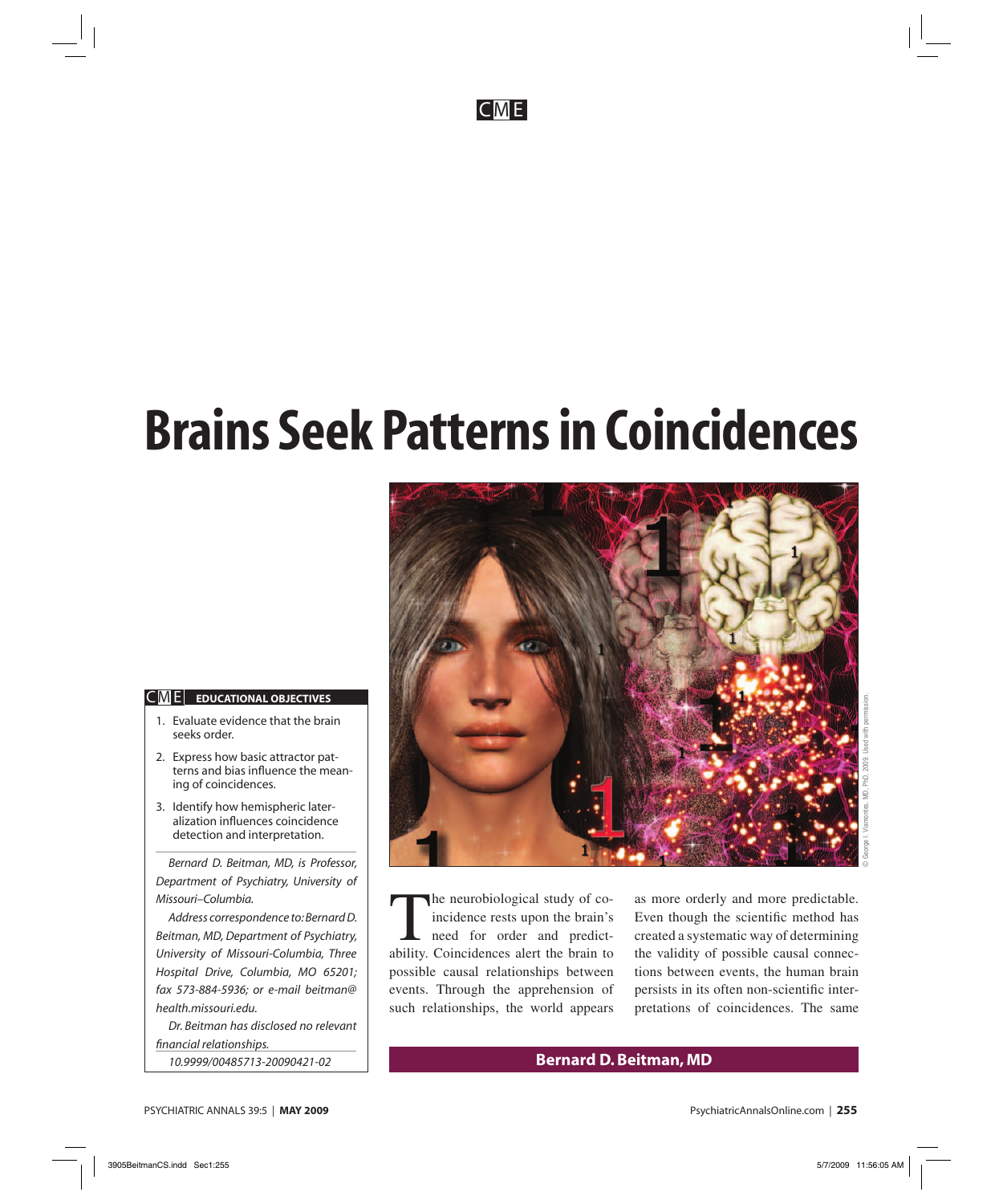brain processes that manage coincidence interpretation can yield the strangest superstitions as well as new ideas about the nature of reality. This article addresses the following concepts:

1. The brain seeks patterns;

2. The brain is predisposed to use coincidences to create or discover patterns;

3. The philosophical basis for interpreting coincidences is provided by fundamental association cortex schemas;

4. Personally relevant coincidence interpretation is influenced by a person's biases;

5. Hemispheric lateralization influences coincidence detection and interpretation — the right brain associates while the left brain inhibits; and

6. Coincidences suggest the possibility that we can look where we cannot see.

#### **THE BRAIN SEEKS PATTERNS**

Our brains seek coherence, structure, and order. Words and numbers order perceptions. Words and sentences package complex experiences, commonly omitting experiential fragments. Who can say what being in love is? Numbers allow us to count, put things in place, and imprint our places on earth with streets and squares and buildings. We have maps to order space and various chronometers to order time. We develop daily routines and then, when possible, organize additional time for vacations. Our 10-digit counting system forms much of the basis for how we structure reality. Numbers provide measures of worth in athletics, academics, friendships, and business. The language of math allows us to predict things such as, for example, where two cars will meet given their speed and starting location, if other variables are constant.

The brain wants to complete patterns, like finally finishing a tax return or finally remembering someone's name and where you met. We can feel its pleasure in making a correct connection. We can guess that not only do

amygdalas become calmer but that the nuclei accumbens fill with dopamine:

*"Pattern pleases us, rewards a mind seduced and yet exhausted by complexity.* We crave pattern, and find it all *around us, in petals, sand dunes, pine cones, contrails. Our buildings, our symphonies, our clothing, our societies — all declare patterns. Even our actions: habits, rules, codes of honor, sports, traditions — we have many names for patterns of conduct. They reassure us that life is orderly.*<sup>1</sup>

Finding patterns helps with survival. When confronted with certain ambiguities, our hypersensitive "agency-detecting device" can be activated. For our

# *Finding patterns helps with survival.*

early human ancestors, survival was probably enhanced by concluding that a strange formation off in the distance was a potential predator rather than a fallen log that only resembled it. Better to be safe and wrong than to be sorry and attacked.2

We also seem to be predisposed to interpret ambiguous observations and events as evidence of beneficent agents.<sup>3</sup> Religions, existential philosophies, and science provide maps for interpreting these ambiguities, thereby satisfying the deeply felt yearning to comprehend our place in the world and to fend off the usually disturbing idea that we live in a random universe.

Human minds also abhor chaos. Observe the effects of sensory deprivation. Subjects may be blindfolded, have their ears plugged. They may be placed in water at body temperature or have their arms and hands encased in cardboard. After a while, as they seek stimuli from which to create order; their minds begin to disintegrate.4,5 Patterns are perceived where none, in fact, exist. Without external sensation, the brain either attempts to make sense out of its own activity or amplifies minute sensation into unreal but stabilizing patterns. A CIA training manual describes the following observations in people who have been deprived of social input:

*"The symptoms most commonly pro*duced by solitary confinement are super*stition, intense love of any other living thing, perceiving inanimate objects as alive, hallucinations and delusions."4,5*

Consider a 20-year-old beginning to descend into schizophrenia: the world becomes increasing perplexing. Events seem disconnected; thoughts skip from subject to subject. Both inner and outer worlds become increasingly more disordered. Paranoia provides a map by which to order the confusing territory. Positioning the self as the perceived center of plots orients the confused mind to an apparently clear, well-defined role in relationship to others and the world.

Loneliness and the loss of control represent different forms of uncertainty, each of which tends to generate the drive to find patterns. In the first of three studies, Epley et al correlated self-reported loneliness (on a survey) with the tendency to imbue inanimate objects with anthropomorphic human intention.<sup>6</sup> People who reported feeling lonely were more likely to attribute human-like intention to four technological gadgets including "Pillow Mate" (a torso-shaped pillow that can be programmed to give a hug). In a related study in the same article, another pool of subjects took a personality inventory that ostensibly predicted midlife loneliness or social connection. The subjects were then asked if they believed in ghosts, the Devil, miracles, and curses. Those in the more disconnected group reported stronger belief in supernatural agents.

In a series of studies in which subjects were induced to feel that they had lost control, Whitson and Galinsky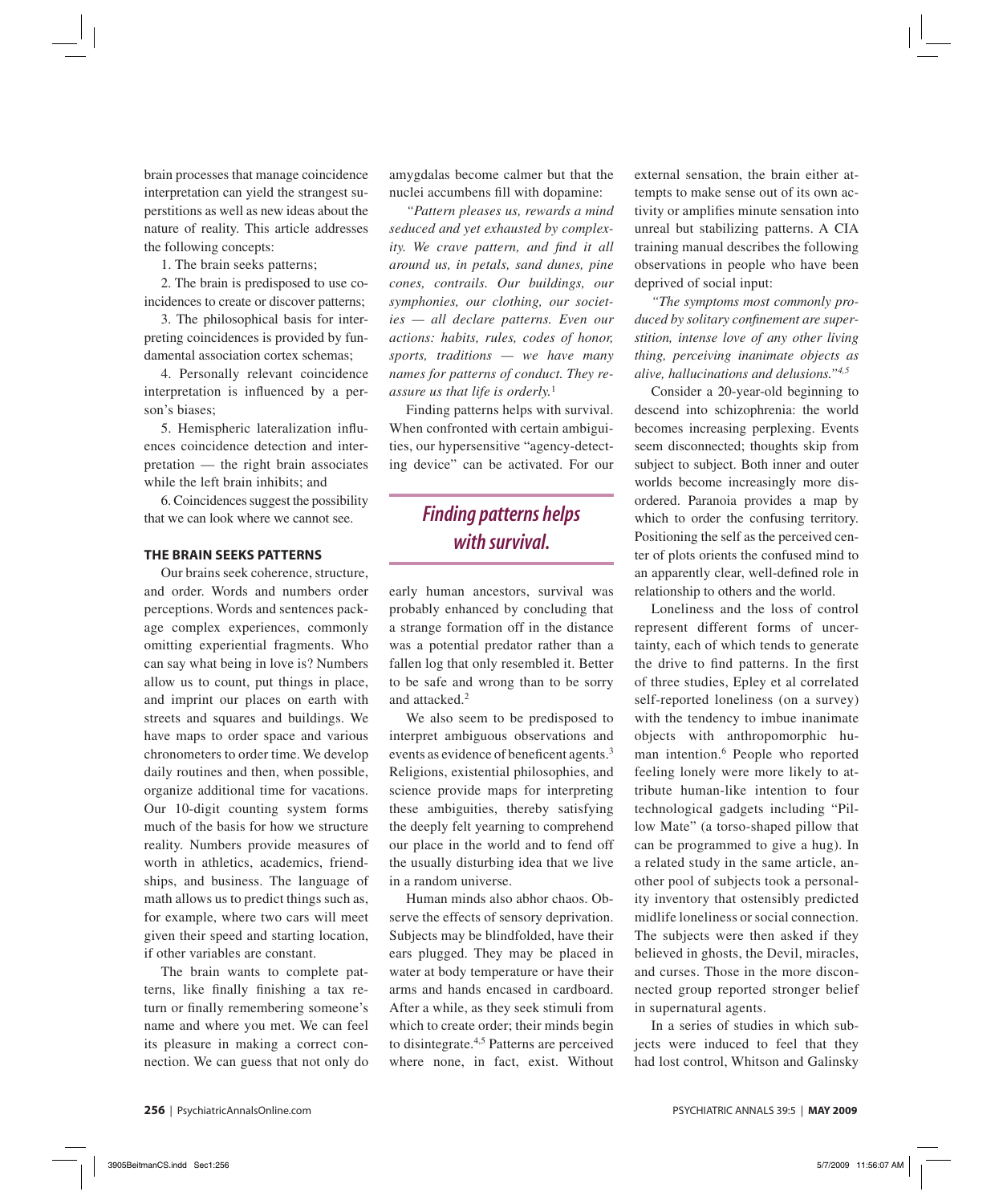demonstrated a strong correlation between loss of control and the tendency to find patterns in randomness.<sup>7</sup> Loss of control increases anxiety that is associated with increased amygdala activation.8 This activation drives the search for patterns  $-$  the identification of a coherent relationship among a set of stimuli. Acquiring a name, a predictor, or a pattern in the midst of ambiguity appears to reduce amygdala firing by providing the brain with its sometimes desperately sought organizing principle (see Figure 1). Patterns literally organize a distraught brain.

The patterns identified in the face of ambiguity under emotionally charged conditions may not be always false but instead could be suggestive of unrecognized facts. At the very least, pattern and structure identification helps people regain a sense of control. Psychotherapists, for example, find themselves in ambiguous situations for which theories and personally favored patterns provide relief from the anxiety of conceptual chaos. In such cases, these theories and patterns often help patients to create coherent patterns, the accuracy of which is less relevant than their amygdala-soothing properties and associated changes in interpersonal functioning.

When the brain cannot easily locate or project a pattern upon a situation, it stalls. In the uncertainty, anxiety may be generated, spurring the association machinery to find some way of "making sense" of the confusion. The brain wants to reduce the negative emotion by finding a pattern. It seeks homeostasis, equilibrium, and calm through perceived order. Its simplest alternative is to call up the "not important" pattern. "No meaning there. Forget about it." However, if the emotional drive to find meaning, to find a pattern, is too strong to accept this easy conclusion, then the brain whirrs on to find something that fits, like trying on various pairs of shoes. The following example illustrates the drive to find a pattern in ambiguity.



Figure 1. The broader an organizing principle, the higher probability that it will encompass coincidental events. Copyright George I. Viamontes, MD, PhD, 2009. Used with permission.

*Jack and Jill were lounging on the deck looking over the lake while talking about the lack of response from Ms. X. Jill had met her in Springfield several months ago about a job teaching English as a Second Language. Ms. X had responded very positively to Jill's suggestion of a new curriculum and had welcomed her return for a formal interview and formal job application. However, as the couple prepared to return to Springfi eld, Ms. X did not return Jill's emails and phone calls. Jill mused: why? At first, they guessed that perhaps Ms. X was sick or out of town, or caught up in too much work. Yet she seemed so straightforward, so interested in Jill and her ideas. What happened? Jill's best guess was a "paranoid" one: Ms. X had taken Jill's ideas and recruited someone else to carry them out.*

Why did Jill seek an explanation? Ms. X's failure to respond generated a negative feeling in her. Not anxiety, exactly, but "perturbation." The explanation settled that perturbation. She pulled this explanation from a store of general patterns available in the "causal concept file system" of her brain. She, like most of us, has a whole list of them: "I'm ugly, I said the wrong thing, Ms X is a liar, they have no money, life is unfair." The "paranoid" one had the effect of reducing her negative feeling by boosting her self-esteem: they may have used her idea after all.

## **THE BRAIN IS PREDISPOSED TO USE COINCIDENCES TO CREATE OR DISCOVER PATTERNS**

Causal principles help to predict and control our environment. The co-oc-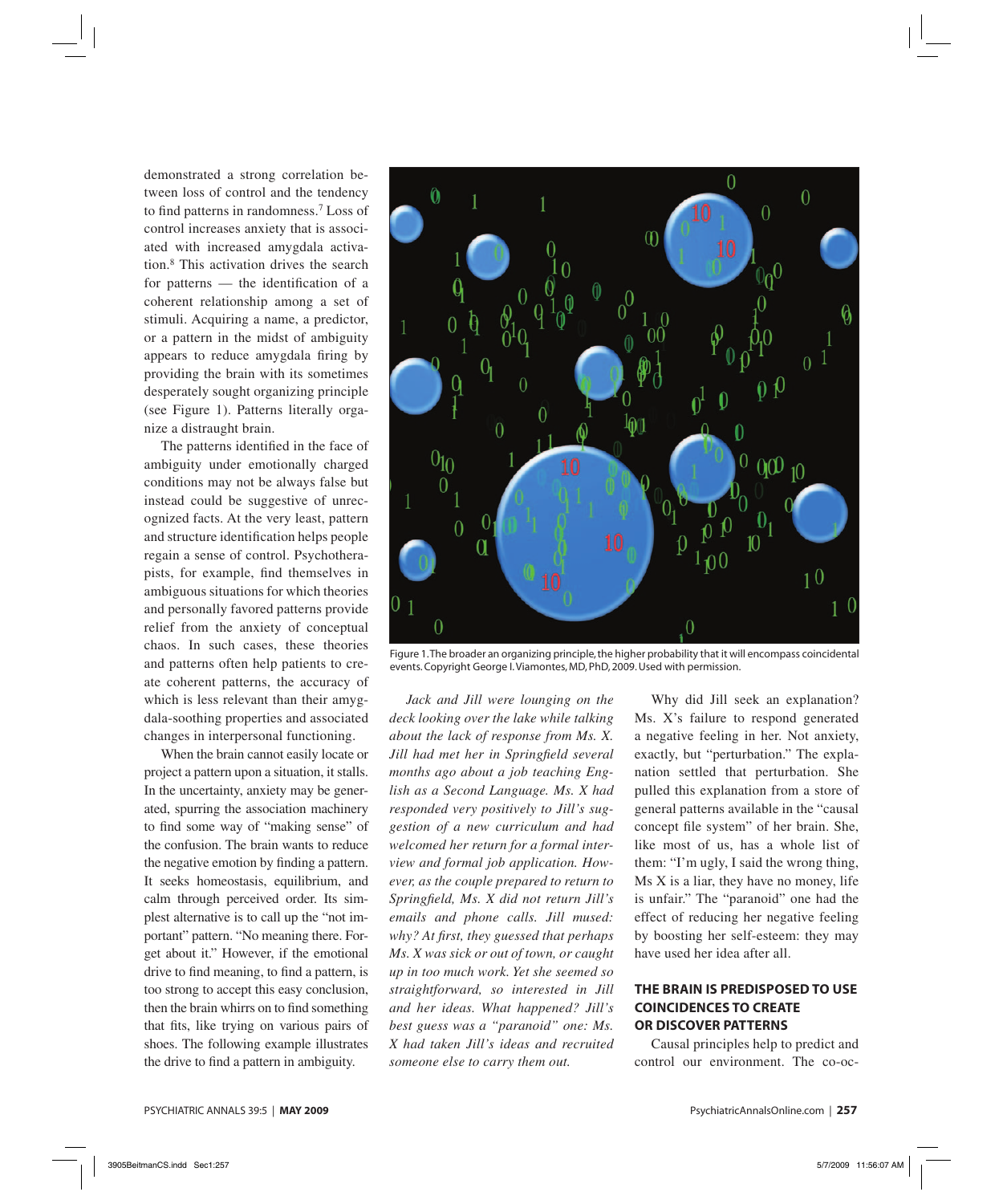

Figure 2. Broad Street pump. Copyright Wellcome Library, London. Used with permission.

currence of two events within a short period of time suggests that the two events may be related to each other. If one happens, then the other is likely to also happen. The detection of coincidences offers the possibility of identifying causal relationships:

*A baby hears footsteps, and mother appears. The baby can predict from hearing the sound again that mother will appear. And the baby cries and mother appears. Soon the baby seems to discover that crying predicts when mother will appear. Warmth, food, or comfort are likely to follow. As we grow up, we learn connections between events. These connections can become* 

*causes. If one thing happens, then a second thing happens.*

Especially interpersonally, we continue to try to create causal connections between co-occurring events. The mother of a teenage girl dies suddenly of a stroke. The teenager had been thinking angry thoughts about her mother including imaging her dead. The child believes her thoughts contributed to her mother's death. "I killed my mother."

Scientific discovery often proceeds through coincidence detection that then leads to the discovery of causal connections. The first comprehensive epidemiological study was undertaken by Dr. John Snow, who analyzed fatalities in the London cholera outbreak of 1854. He noted that the majority of deaths correlated with proximity to one water pump on Broad Street in Soho, London, and that death rarely occurred in those living nearer other pumps (see Figure 2). The meaning of the coincidence between the pump and death rates was determined to be causal when the pump was removed and the cholera outbreak quickly receded.9

Low-probability intersections of events may be produced randomly, but they also can provide clues to causation. Snow was alerted to the possibility of water-borne disease through the low-probability clustering of deaths near the Broad Street water pump. The coincidence became a clue to the underlying factors causing the deaths. To determine possible causation, Snow altered one variable (removed the pump), keeping all else constant.

## **PHILOSOPHICAL BASIS FOR INTERPRETING COINCIDENCES**

Coincidence interpretation takes place on two broad levels:

1. The philosophical: hints about the nature of reality; and

2. The personal: possible assistance.

This section looks at the broad philosophical/neurobiological grounds for coincidence interpretation. The following section examines brain-processing biases inherent in personal interpretations.

In response to most stimuli, association cortices instantaneously work on connecting the incoming signal with related information. The associations and their conclusions are not random. They follow brain tracks created by previous personal experiences as well as by cultural and phyletic memories.10 The stimulus ends up activating a favored conclusion, opinion, belief, or pattern fashioned by learning. Experience has etched many different roads to them; these learned thoughts attract associations. Once an attractor-pattern is activated, it provides an explanation (name,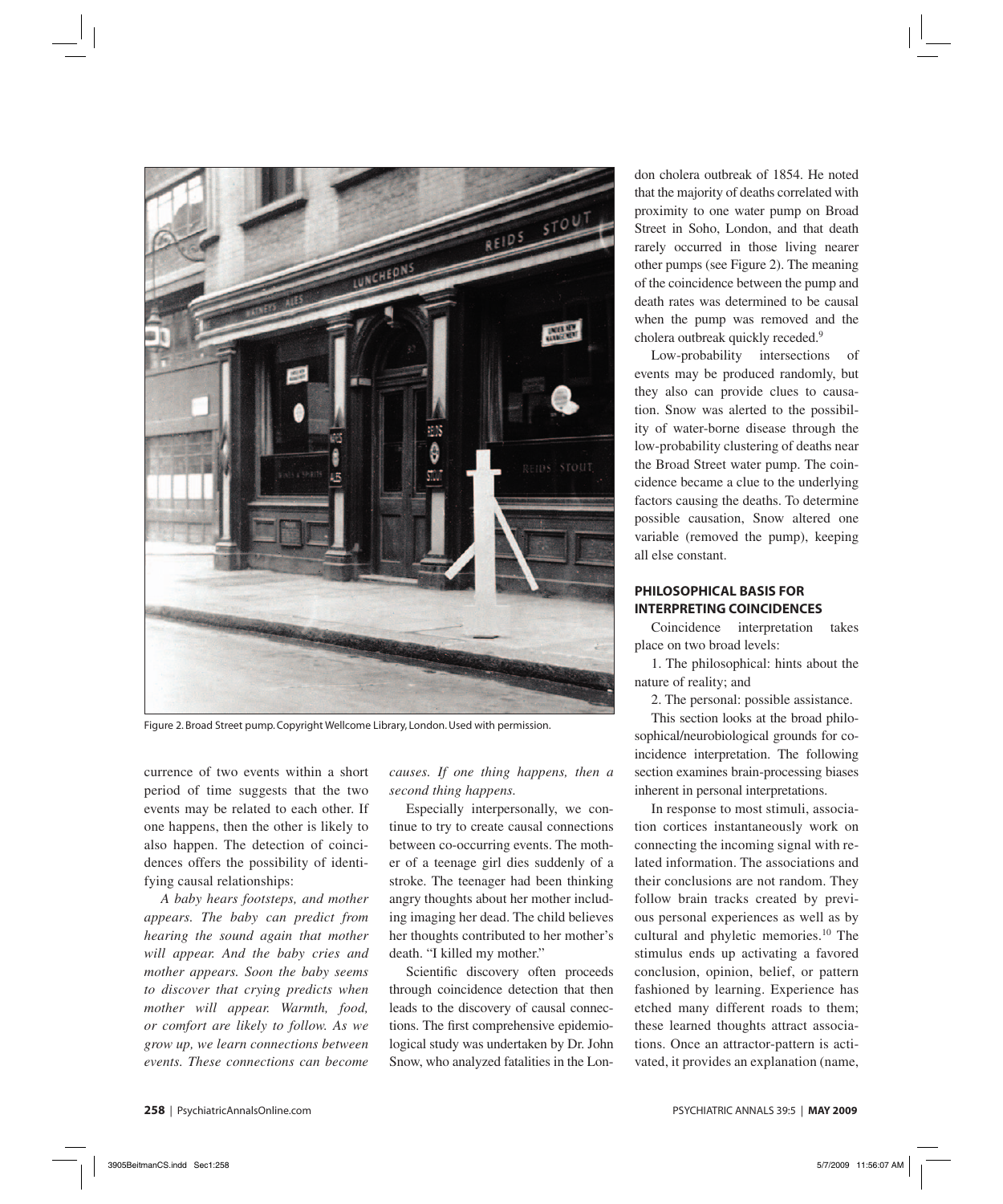reason, idea) and a plan for action. For example, you see someone familiar. As that person approaches, your brain searches for a name, a history and then the behavioral program fitting the situation. "Hi, Karen, haven't seen you for a long time. How are you?"

The ways in which people respond to coincidences depends upon inborn, cultural, and personal experiences. We come to this world needing to find patterns in the chaos around us. As with the child and the mother's footsteps, our brains seek causal explanations between the two temporally related events. Coincidences provide clues about how things work. But when we sense that there is no apparent cause between something we feel and something similar that happens outside of us, a problem arises.

*I am uncontrollably coughing at 11 PM one night. I can't stop. The coughing goes on for 15 minutes, then subsides. Next day, my birthday, I find out that my father was choking on blood streaming into his throat and died around the same time I was choking.*

How do I make sense of this strange, unexplainable coincidence? Our brains automatically search for meaning through their ability to move associations toward their existing schemas. As our surveys show, people with high religious and spiritual tendencies are more likely to analyze coincidences than those who are not. They see God winking at them, $^{11}$ they find evidence for more connectedness among and between people and our surroundings. The belief in  $God<sup>12</sup>$ and the belief in human connectedness already exist in their brains. Weird coincidences confirm those beliefs.

Potential basic attractor-patterns for weird coincidences include:

- God speaks to us through meaningful coincidences.
- Coincidences can be explained by the laws of probability or chance.
- Meaningful coincidences help me grow spiritually.
- Meaningful coincidences point to a connection between my internal and external worlds.
- Fate works through meaningful coincidences.
- Human minds are interconnected.
- Coincidences mean that I am very special.



# *Biases help to shape personal meanings.*

Each of these schemas appears to lie latent in all brains. Genes and environment then interact to increase or decrease the likelihood that a coincidence will activate it.

# **PERSONALLY RELEVANT COINCIDENCE INTERPRETATION**

Biases help to shape personal meanings. In themselves, biases are neither good nor bad. In the pragmatics of survival, usefulness remains the key measure of value. Biases help to determine which of several possible personal schemas will be selected as the relevant pattern that will inform interpretation and response. Key biases relating to the interpretation of coincidences include:

- Confirmation bias
- Egocentric bias
- Hindsight bias
- Availability bias

#### **Confirmation Bias**

The confirmation bias refers to the tendency to seek or interpret evidence in ways that confirm existing beliefs, expectations, or hypotheses.<sup>13</sup> Information that is consistent with our expectations is readily assimilated to strengthen beliefs. Information that does not fit with our expectations may be distorted so that it does fit, is selectively ignored, or forgotten.<sup>14</sup> Advertisers, for example, not only run ads to encourage people to buy their products but also to confirm belief in the product by those who have already purchased it.

Westen and colleagues<sup>15</sup> studied brain activity involved with the confirmation bias or, as they called it, "motivated reasoning." They studied the neural responses of 30 politically committed people during the U.S. presidential election of 2004. Both Republican and Democratic test subjects were shown self-contradictory quotes. For the Republicans, it was George W. Bush, and for the Democrats, it was John Kerry. Both groups explained the apparent contradictions in a manner biased toward their candidate. The prefrontal cortex did not respond during this activity while amygdalas and the cingulate showed increased activity. Subjects were then presented with information that exonerated their candidate. This supportive information was associated with activation of areas of the brain involved in reward processing (the orbitofrontal cortex and nucleus accumbens).

Westen concluded:

*"None of the circuits involved in conscious reasoning was particularly engaged … Essentially, it appears as if partisans twirl the cognitive kaleidoscope until they get the conclusions they want … Everyone... may reason to emotionally biased judgments when they have a vested interest in how to interpret 'the facts.' "15*

Similarly, coincidences can be used to confirm existing beliefs and intentions: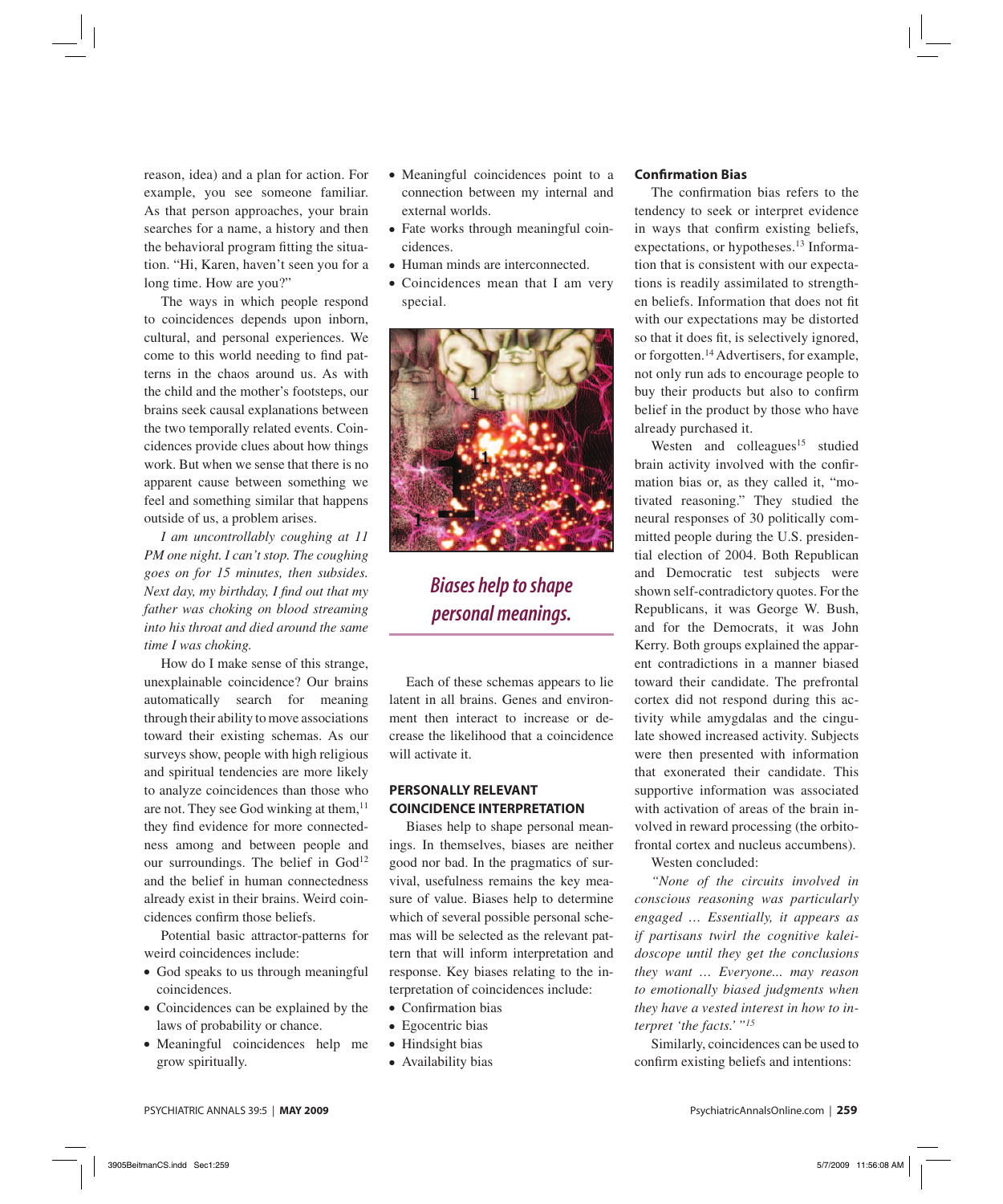*A husband and wife were in the process of selecting a new home. He wanted to buy one that she hated. Happily for her, someone else had already put some money down to purchase the house. However, while the husband was talking with the couple that was in the process of buying the house, a friend of his called him to say that the friend was putting his own house on the market, and did the husband know of any potential buyers. Thinking this might be a sign to him that his dream house will be available, the husband told the couple about his friend's house. The couple became very excited, saw the friend's house, and dropped the contract on the first house making it available to the husband. He decided to purchase it against his wife's wishes. He pointed to the coincidence as encouragement to do so. (This decision signaled a disintegrating marital relationship, which ended in divorce several years later.)*

#### **Egocentric Bias**

Brains are also biased by a desire for personal relevance — the egocentric bias. If a coincidence happens to me, it is likely to be strange and amazing. If it happens to someone else, it can be explained by probability and/or is just not very surprising. Falk and Mac-Gregor $16$  tested the hypothesis that coincidences concerning the self are more surprising than similar coincidences happening to others. The experimental subjects were given a standard coincidence story to read and rate for surprisingness. This coincidence became the coincidence happening to someone else — the other-coincidence. The subjects also wrote and rated a coincidence that happened to them, the self-coincidence. The control group wrote no personal coincidences but instead rated for surprisingness the standard coincidence stories as well as the personal ones written by the subjects. The control group provided the means by which to

test whether or not coincidences written by the experimental subjects were less or more surprising than standard coincidence stories. The results showed that the experimental group rated their own stories as more surprising than the standard coincidence stories. The control group rated the standard stories as more surprising than the stories written by the experimental group. In addition, the control group rated the experimental group's stories substantially less surprising than did the experimental

*The ease with which a belief is called into consciousness infl uences interpretation and response to events.*

group. In other words: 1) my story is more surprising than your story, and 2) my story is more surprising to me than it is to you.

The egocentric bias tends to exaggerate the personal importance of a coincidence relative to its potential meaning for others.

#### **Hindsight Bias**

The hindsight bias changes the importance of events when viewed in time's rear view mirror. For example, when a prediction turns out to be true, subjects tend to believe that their predictions were much stronger than they actually were. New information changes the way we look at past events.

The hindsight bias may have several different components.<sup>17</sup> These components include: memory distortions (did it really happen the way I remembered it), impressions of foreseeability (it was predictable), and impressions of inevitability (it had to happen). These components play out in the way in which

coincidences are viewed after they have occurred. In retrospect, chance meetings may seem much more significant than they had seemed at the time of their occurrence. This point is illustrated by reports from the Weird Coincidence Survey (University of Missouri):

*"Running into one of my best friends from high school whom I hadn't seen in 2 years … we chatted and caught up on everything. Then 2 days later she passed away, and I felt our meeting was meant to make sure we remembered each other before she left." (WCSa-105)*

*"Whenever I delete someone's phone number out of my cell phone, I randomly run into the person, receive an e-mail about him or her, or they call me. It is like that person is meant to be in my life for a reason I do not yet know. I also once dated a guy that ended up being wrong for me. Months after that ended, I ran into his best friend, started talking to him, and we have been dating for 7 months. We plan to get engaged soon. Now I understand why I had to meet and date the guy that was wrong for me." (WCSb-133)*

*"Last weekend I was waiting at a red light, and as it turned green, my cell phone rang. I looked down to answer the phone, thereby delaying my acceleration into the intersection. When I looked back up a truck ran the red light through the intersection just where I would be if I had started at the change of the light. This was meaningful because it was a call from my older brother with whom I haven't spoken in months and I've always felt like he was a protector of mine." (WCSa-174*

Each of these people looked back and found a personally meaningful coincidence.

#### **Availability Bias**

The ease with which a belief is called into consciousness (ie, the degree to which it is available) influences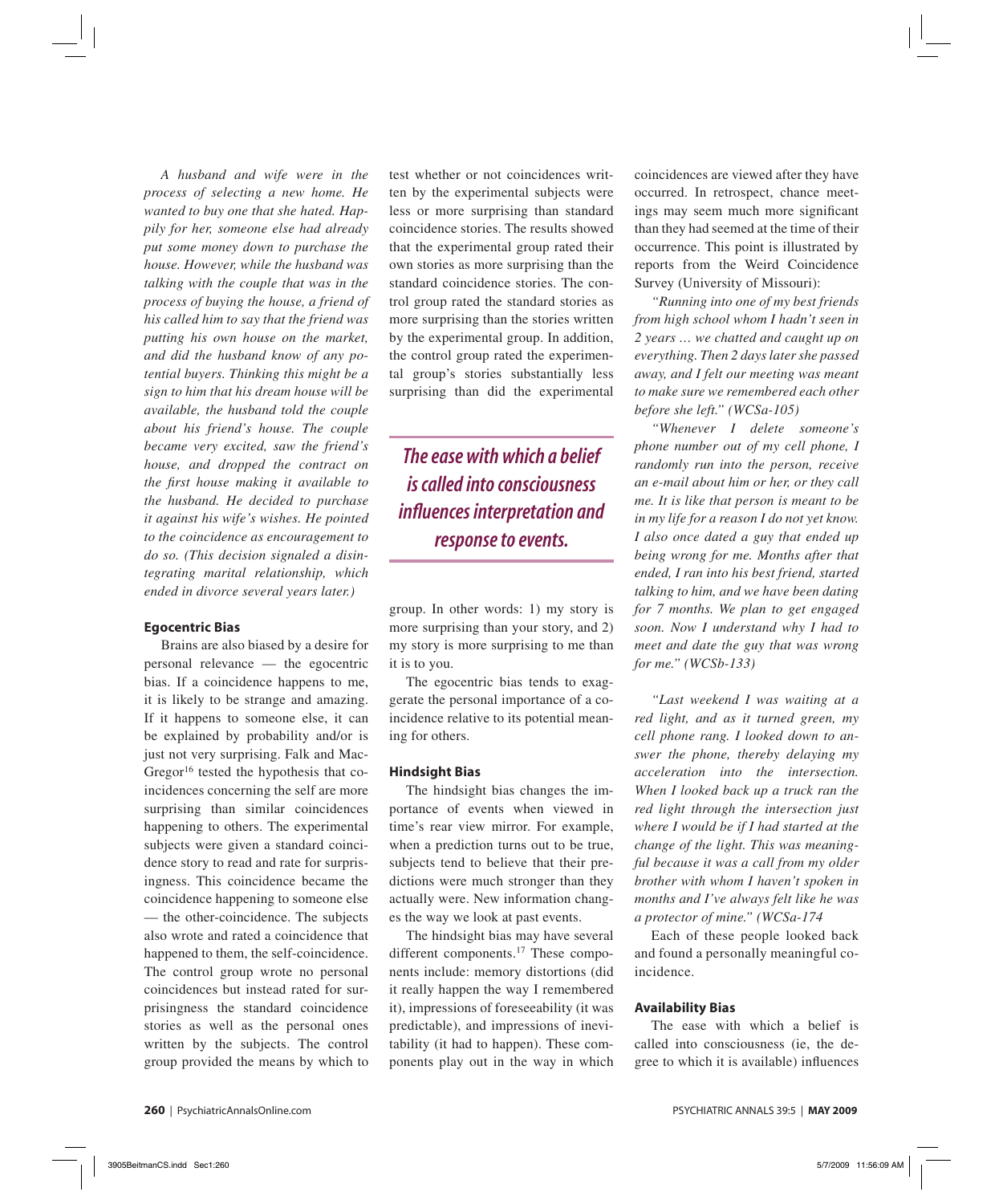interpretation and response to events.18 The most recent emotionally charged events, for instance, are the most available, and therefore more likely to influence interpretation of other events.

The availability bias influences investors to over-react to the high emotions caused by the current market conditions. For example, in 2001, investors got caught up in high-tech mania, ignoring the economic bubbles of the past. The bursting bubble led to the negative emotion that accompanies great economic declines, and thereby influenced investors to overfocus on current negative results.19

In clinical practice, a physician's recent success with a certain treatment influences their potential prescribing practices when treating the next patient with a similar problem. Because the human brain easily generalizes from one highly charged experience to other similar situations, single case reports have the potential of generating unjustified credibility. From this bias emerges the need for case series and controlled trials.

Similarly, recently reading probability theory or a synchronicity book will influence the likelihood that a coincidence will be interpreted as meaningful. Or as suggested from the following story from the Weird Coincidence Survey, taking a survey on the subject increased the speaker's recognition of coincidences:

*"I believe that taking this survey is my most recent meaningful experience. The example above is about a woman going through Alcoholics Anonymous, and I just happened to go to my second Narcotics Anonymous meeting of this attempt to be clean. That shows to me that I am definitely doing the right thing by going to NA and by taking the survey." (WCSb-48)*

#### **Other Biases**

Several other variables influence the frequency by which coincidences are reported:20

1. Everyday life provides numerous opportunities to find connections between events.

*Pretty frequently (at least twice a week) when I am driving, street lights will either turn on or turn off, just as I drive underneath them." (WCSb-66)*

2. People allow themselves excessive flexibility in identifying meaningful relationships between events that have a relatively high chance of co-occurring:

*"Today I saw a specifi c ambulance company's ambulance in one city and the same company's ambulance in another city. When I got to my township, there was a township emergency vehicle in front of a restaurant. I think it's being on the same course." (WCSa-35)*

3. People are willing to include near misses:

*"Yesterday, I had an interview for a job that I really wanted. It went well, and I have a chance of getting the job. After the interview, I had Chinese food for lunch. Before opening my fortune cookie, I jokingly said that I hoped it would say that I would get a job. When I opened it, it read "You are next in line for promotion*  in your firm." While I'm not so much get*ting promoted as just getting a job, I took this to be a good sign. I don't know yet if I will get the job, but I do take this to be a meaningful coincidence." (WCSa-98)*

#### **USEFULNESS OF BIAS**

Bias is neither bad nor good. The brain needs principles or pathways in the association cortices by which to guide important inputs. Without bias the brain could spin in multiple directions, and fail to find meaning or make a plan. Each bias has its usefulness.

1. Confirmation bias encourages us to stick by important beliefs in the face of pressures to change them. Many coincidences provide confirmation for already made decisions.

2. Egocentric bias encourages us to interpret events around us as having importance to ourselves, to recognize that we exist in a particular time and place, and that events around us can influence us. This bias can lead to an overemphasis on the personal meaning of coincidences. Yet they may be telling us something. Perhaps they are like dreams which we can ignore as meaningless symbols of the night or messages about our current lives and future.

3. Hindsight bias uses new perspective to put old experiences in a different light. Without the potential for retrospective viewing, psychotherapy would be without its ubiquitous past-present connections, and history would appear to be a random set of events with no discernible patterns and lessons. Similarly, coincidences may develop richer meanings than they appeared to have at the moment of their occurrence.

4. Availability bias uses emotionally charged memories to act as guides. The memory of a recent failure can influence how a similar situation is handled the next time. Highly charged, recently useful coincidences can serve as reminders about the potential usefulness of a related coincidence.

Worries about the importance of bias can lead to recursive paralysis — the "bias-correcting bias." For example, the author of a paper on confirmation bias had to admit that he might have a bias toward confirming the importance of the confirmation bias.<sup>12</sup> Recognizing the role of bias may help clarify the rules of coincidence interpretation.

Coincidence analysis yields a discrete set of potentially useful process $es<sup>21</sup>$  that includes: summaries, interpretations, affirmation, confirmation, suggestions, advice, predictions, criticisms. Like responses from a friend, relative, or therapist, coincidence interpretation can aid decision making and psychological change. Some may be life-changing while others may be simply interesting and funny. Not all are helpful, and some may be harmful.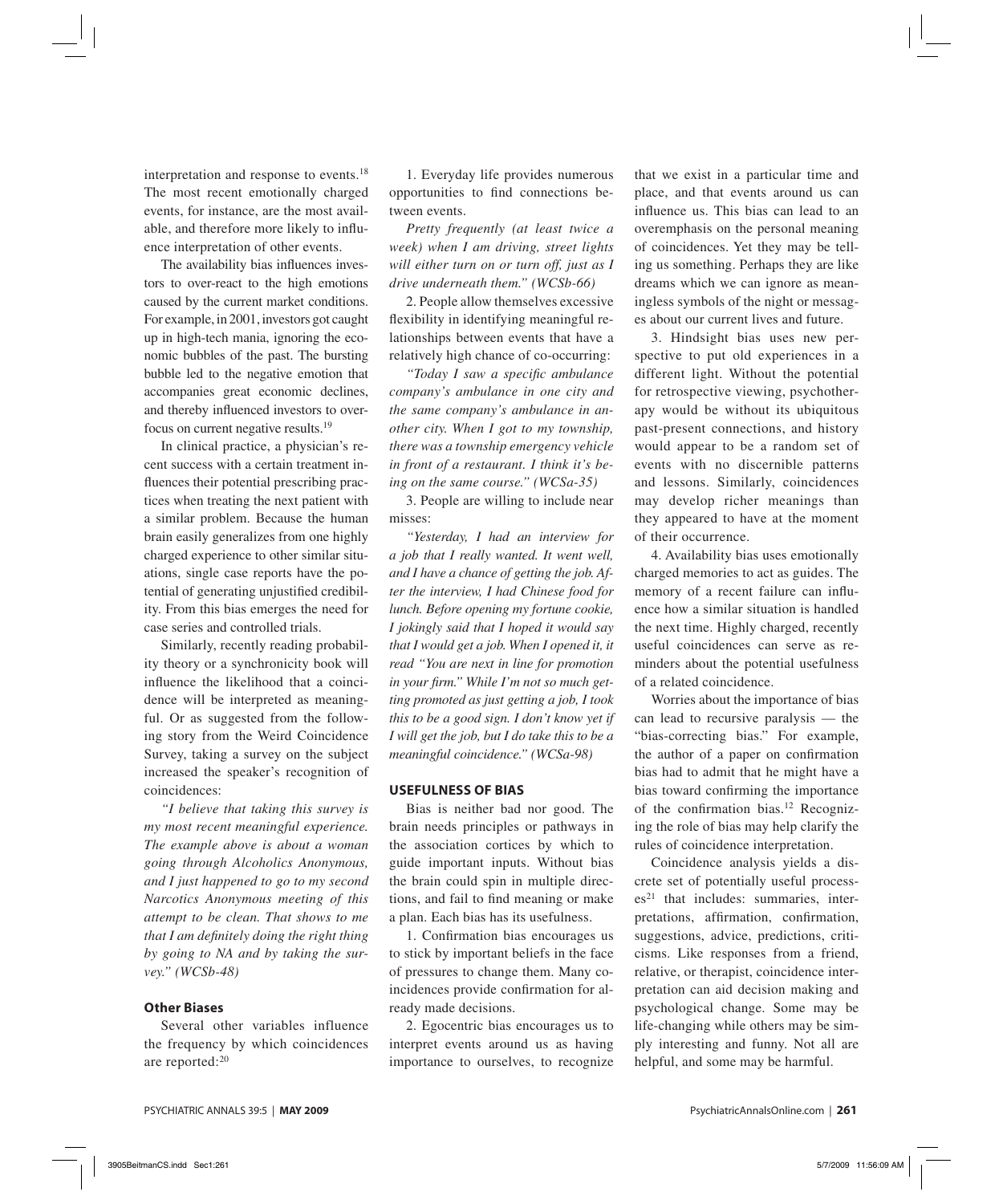Guidelines for coincidence interpretation are in their early developmental stages. Systematic study must move from current case reports to more extensive surveys with attempts at controlled trials. Questions to be asked include: how are coincidences to be noticed? Which characteristics should signal their scrutiny? How can interpretive rules be developed and validated?

#### **HEMISPHERIC LATERALIZATION**

As the social and technical tasks facing the evolving human brain accelerated in complexity, the cerebral cortex divided its responsibility into two interrelated brains connected by and coordinated through the strong, thick fibers of the corpus collosum as well as the anterior and posterior commissures. The left brain took on a word-based, logical, accountant-like tendency while the right brain took on visual, intuitive, artistic-like tendencies.

In regard to creating meaning to inputs, the left brain tends to minimize the spread of associations while the right brain fosters them. In studying word associations Brugger noted:

*"As a general rule, the left hemisphere tends to keep the spread of semantic activation within a narrow range while the right hemisphere pursues an opposite but complementary strategy of defocusing semantic activation. Unfocused, coarse semantic processing may give rise to new, uncommon and creative ideas. A focusing mechanism is needed, however, to protect associations from spreading "too far" and to allow integration of new concepts into established knowledge."22*

From this perspective, an overactive right hemisphere and/or underactive left hemisphere may allow for an excessive attribution of meaning to events. The excessive attribution of meaning to coincidences has been termed apophenia. Conrad offered this definition: "unmotivated seeing of connections

accompanied by a specific experience of heightened meaningfulness."23 The "loose associations" of schizophrenia may be caused by this hemispheric imbalance. People with schizophrenia respond to stimulus words with more "uncommon" associations (with semantically more unrelated words) than persons without acute psychosis.22

On the other hand, the disinhibition of associations may be the source of much



*Science progresses by looking beyond chance as an explanation for underlying causal mechanisms.*

creativity, which can be understood as finding new meanings in old observations. Artists have long relied upon the looseness of the brain's association machinery for viewers and readers to find their own meanings in ambiguous patterns.22 In regard to coincidences, creative associations restrained by left brain principles may find meanings that the probability- and statistics-oriented left hemisphere might ignore. The right hemisphere may act like an anomaly detector: Specialization of the left hemisphere for the suppression of anomalies and the preservation of the status quo and a complementary function of the right hemisphere as an "anomaly detec-

tor" whose main task is to shift a currently accepted paradigm.22

Science progresses by looking beyond chance as an explanation for underlying causal mechanisms. A subset of coincidences that are not easily explained by chance because of their very low probability may be anomalies offering clues to new paradigms including neuroscientific approaches to belief formation.24 The history of science is studded with examples of theories built upon possible patterns that turned out to be meaningless, random, and without cause. Yet the history of science also shows instances when the left brain-like scientific establishment initially denied the possibility of a causal explanation supplied by a right brain-like anomalydetecting scientist and then later had to admit that this explanation actually did point to a likely cause.

For example, in 1790, the idea that meteors actually fell from the sky to become meteorites was regarded as superstitious and delusional. By 1805, it was accepted by the scientific community as an indisputable fact. The painstaking work of numerous observers made heresy into modern science. Numerous people had to notice a meteor passing, see it falling to the ground, locate its hot embers, and collect the fragments or call others to confirm the sighting. These data then needed to be collected and organized to confirm the connection between meteor and meteorite. This rapid transition from folk myth to science demonstrated the recalcitrance of the scientific community in accepting new explanations as well as its willingness to change paradigms when sufficient evidence and a satisfactory theory exists.25

A similar tension exists between the observations of the lay, non-scientific community and the guild of science. We have come to believe that scientific advancement comes only through the careful, sometimes inspired work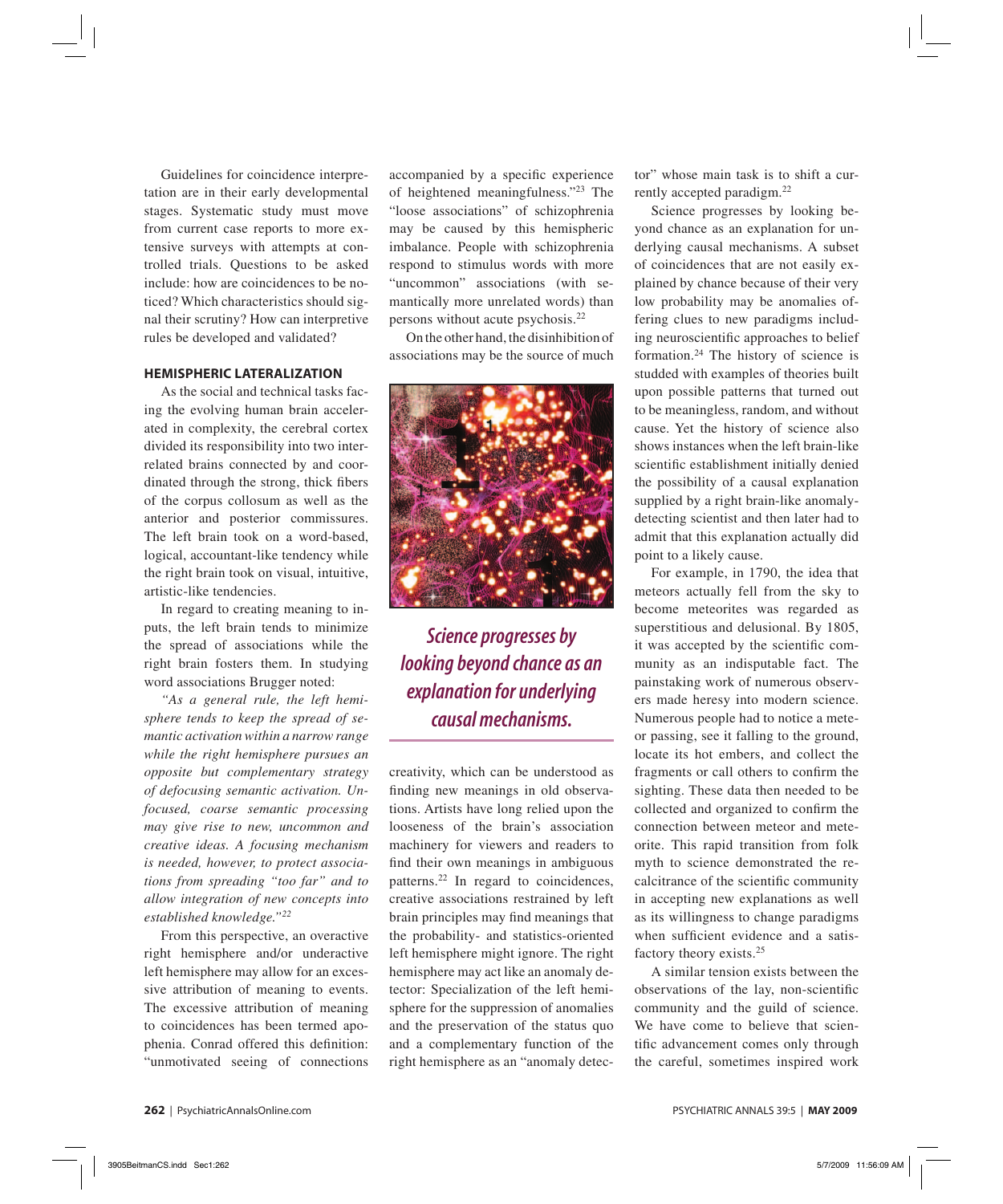of scientists. The history of science shows a different reality.<sup>26</sup> Lay people do, indeed, participate in the development of new paradigms as illustrated by the meteorite example. The many reports of meaningful coincidences by non-scientists may lead to a possibly testable theory that will expand our concepts of reality.

### **WE CAN LOOK WHERE WE CANNOT SEE**

Coincidence detection seems to have been naturally selected through evolution because it leads to the possibility of understanding cause and effect relationships. The scientific behavior of adults may represent an extension of the capacity for causal discovery that is essential for children's mapping of reality. Children are surrounded by events that, for them, involve novel causal relationships. For example, a parent might point to an object and say a word enough times for the coincidence to become an association — this word connects to that thing.

Small children are justified in being conspiracy theorists because their world is run by an inscrutable and all powerful organization possessing secrete communications and mysterious powers — a world of adults that acts by a system of rules that children gradually master as they grow up.27

Coincidences show the way. I think something. I say it. Something happens related to what I thought. Thoughts connect to events. Words can be intermediaries but not always.

The attribution of causes to coincidences is often misapplied. There appear to be no novel theories to be uncovered, no person meaning necessarily embedded in the co-occurrence. How then are we to understand coincidence detection?

One step may be to separate the elements of a coincidence that create surprise. In a series of experiments,

Griffiths and Tennenbaum found that people seem to be able to correctly judge the probability of a coincidence happening. The surprise seems to emerge from how a low probability event challenges currently held theories of how the world works. This challenge then elicits several possible responses:

1. Probability — a mere coincidence.

2. Dysfunction of normal brain processing — a distortion.

3. Evidence for a faith-held rather than scientifically supportable theory.

4. Evidence for a new paradigm.

Probability provides the current scientific explanation for coincidences. Coincidences are low probability events; in large populations low probability events are highly likely. Someone will win the lottery. Someone's teenager will die in a car accident. Probability and randomness provide necessary checks and balances to easy speculation about the sources of surprising coincidences. Nevertheless, winning the lottery or experiencing the death of a child, weird coincidences will generate strong emotional responses because they challenge the individual's theory of reality. The association cortices will be activated. Emotion drives the need to seek an explanation. Amygdalas must be soothed by a familiar pattern.

As also discussed, hyperfunction of the normal brain offers a possible cause for the weirdness of a coincidence. Just because a great many people experience coincidences as meaningful does not necessarily mean that such coincidences are "real" but are more a creation of an association cortex put into hyperdrive<sup>22</sup> or a brain twisted by experience and genetics to detect and overly create meaning in them. The cause of the weird coincidence can lie with the abnormal brain processing of events rather than the events themselves.

And then there is possibility that some coincidences suggest new theories



Figure 3. Sir Frederick William Herschel. Photo courtesy NASA, Jet Propulsion Laboratory, Pasadena, CA.

of reality. We cannot see light waves outside of the ultraviolet and infrared. But we have developed methods to detect light waves outside these spectral limits. As suggested by our inability to see light waves outside of the ultraviolet and infrared, coincidences may be pointing toward realms of order outside our current scientific visual spectrum.

Sir Frederick William Herschel (1738-1822; see Figure 3) directed sunlight through a glass prism to create a spectrum and then measured the temperature of each color. Herschel used three thermometers with blackened bulbs (to better absorb heat) and, for each color of the spectrum, placed one bulb in a visible color while the other two were placed beyond the spectrum as control samples. As he measured the individual temperatures of the violet, blue, green, yellow, orange, and red light, he found that the temperatures of the colors increased from the violet to the red end of the spectrum. Herschel also measured the temperature just beyond the red portion of the spectrum in a region where no sunlight was visible as a control. To his surprise, this region had the highest temperature of all.<sup>28</sup>